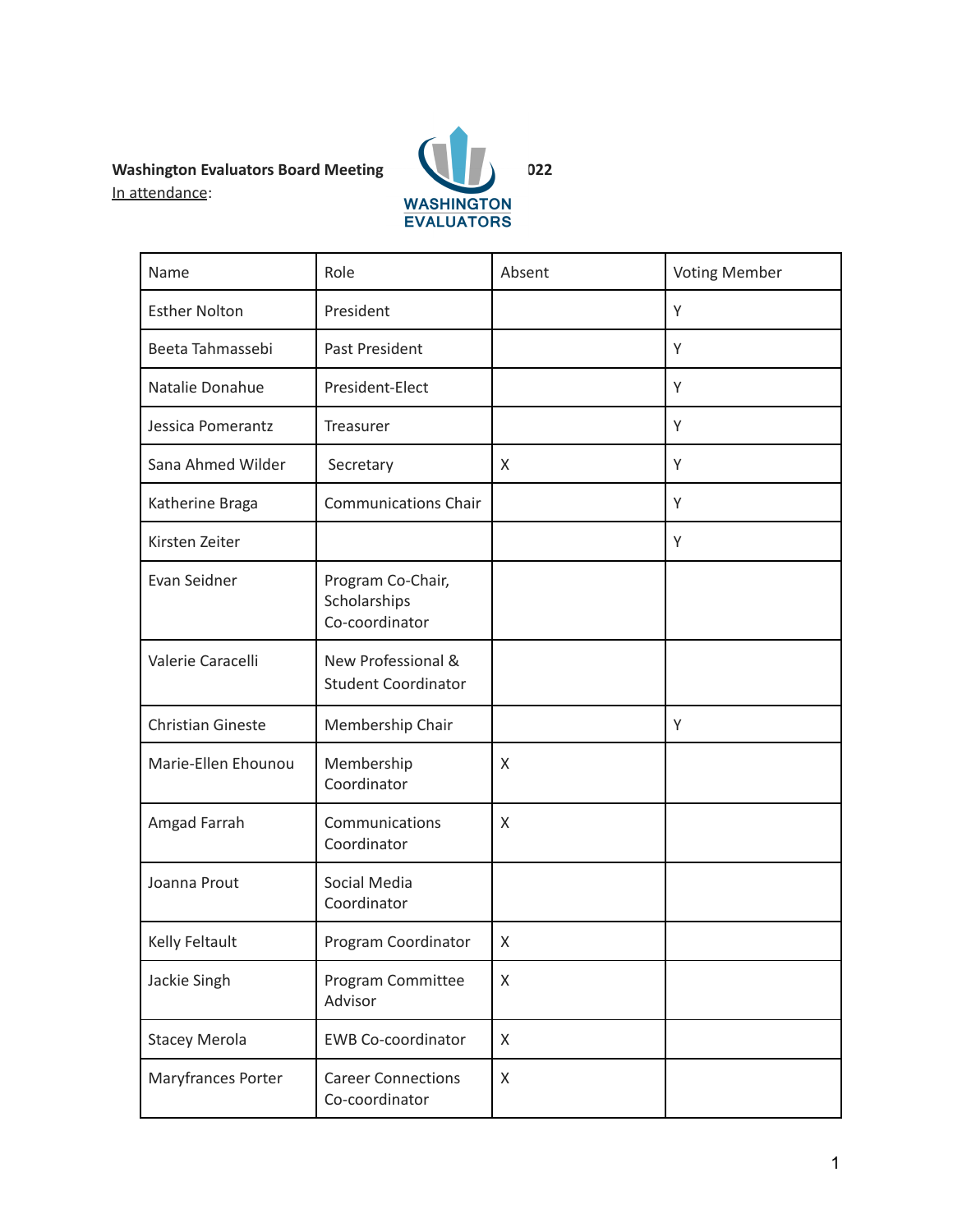| Betsy Kaeberle    | <b>Career Connections</b><br>Co-coordinator | X |   |
|-------------------|---------------------------------------------|---|---|
| Deb Levy          | Scholarships<br>Co-coordinator              |   |   |
| Fanni Farago      | Community<br><b>Engagement Chair</b>        |   | v |
| Mindelyn Anderson | <b>EWB Co-coordinator</b>                   | X |   |
| Melissa Chiu      | <b>Board Advisor</b>                        | X |   |

#### Guests: None

## **Agenda (follows slide**

**deck:** [https://docs.google.com/presentation/d/1iwKY2EVIs\\_eN04W\\_1lUC5FCDo2aeMkp088pNYnJuGoU/](https://docs.google.com/presentation/d/1iwKY2EVIs_eN04W_1lUC5FCDo2aeMkp088pNYnJuGoU/edit#slide=id.p2) [edit#slide=id.p2](https://docs.google.com/presentation/d/1iwKY2EVIs_eN04W_1lUC5FCDo2aeMkp088pNYnJuGoU/edit#slide=id.p2))

### **1. Welcome and Agenda Review**

● Quorum established.

#### **2. Governance**

- **Approval of last month's meeting minutes (Secretary).**
	- Motion to approve February Board Meeting Minutes: Jessica
	- Seconded the Motion: Fanni
	- Total Present for Vote: 9
	- Total Yeas: 9
	- Decision: Voted to approve; meeting minutes pass

#### **3. General announcements (none)**

- Board Retreat was productive
	- How has the retreat influenced your work?
	- Goal was to leave the meeting with an idea of what we wanted for our 2022 Action Plan; not quite there, but the discussion from the retreat will be fodder for the Action Plan. Take a look at the Strategic Plan and the 2021 Action Plan for inspiration
		- In previous years the President has shepherded the process with the other Board members providing input
- **DS SCEP Conference a success** 
	- WE Zoom account was utilized, with some volunteers to play host (Great job, Evan!)
	- Follow-up in-person Happy Hour is April 29th from 5-7pm for conference attendees only; may try to open up to WE Student Members. We have \$500 in our budget to sponsor the happy hour (do we need to increase that to \$650 to cover taxes and gratuities; inflation)?
		- Budget does not have this as a line item, actually. Just \$300 for networking (proposed for AEA happy hour) and social events and another \$300 for student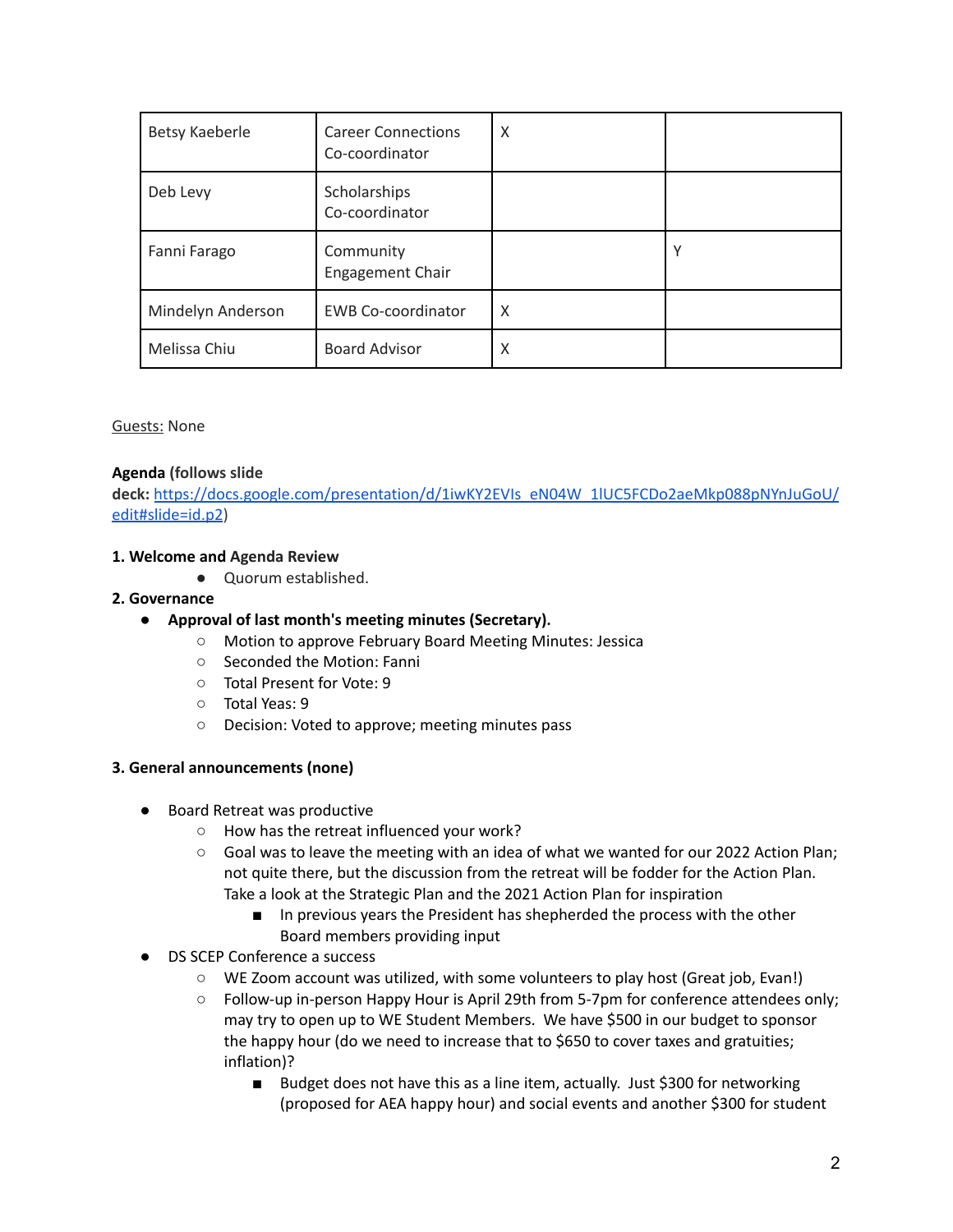events. Action Item for Secretary: Let's look at the budget notes for previous budget discussions to see what we agreed to [Update: Checked November 2021 meeting and we confirmed it was \$300, not \$500]. Will also check with the DC SCEP sponsors that our WE Student Members can attend; this will also potentially increase costs. How flexible can our budget be (expect 25ish SCEP attendees; space can host approx 50. Treasurer confirmed we can afford up to the \$650 necessary)

- Proposal to increase budget to sponsor DC SCEP HH: Esther
	- Motion to approve: Jessica
	- Seconded the Motion: Beeta
	- Total Present for Vote: 9
	- Total Yeas: 9
	- Decision: Voted to approve.
- Do we want to be a sponsor every year? We are using membership funds to pay for it, yet most of our members (none of our members?) can participate in the event. Can we get our members involved in the planning in future years as well; could be a good opportunity for them
- The Comms team will highlight the DC SCEP Conference organizers on social media
- Larger conversation for a future meeting: Should we allow volunteers and/or Board Members to have free membership? (Decided will not gift student memberships to the DC SCEP conference organizers; but we can look for more ways to reward exceptional volunteerism - perhaps a "student of the year" to go with the "volunteer of the year" award?)

#### **4. President's Report**

● Esther will need to take some time off this year due to (positive) personal matters

#### **5**. **Treasurer's Report**

- Everything as expected this past month
- Budget requests for 2022 (retreat and scholarships). Request for scholarships was \$2000 total (instead of \$880)
	- $\circ$  If we approve the \$2k, we would be over budget; but have money in the bank to cover it
- Annual IRS filing completed (easy because under \$50k in receipts)
- We need to ensure our funds are aligned with our principles (particularly those that are DEIA-related)
	- Voting: Proposal to increase scholarships to \$2000: Esther
		- Motion to approve: Jessica
		- Seconded the Motion: Fanni
		- Total Present for Vote: 9
		- Total Yeas: 8
		- Decision: Voted to approve.

#### **4. Committee Updates:**

● Scholarships